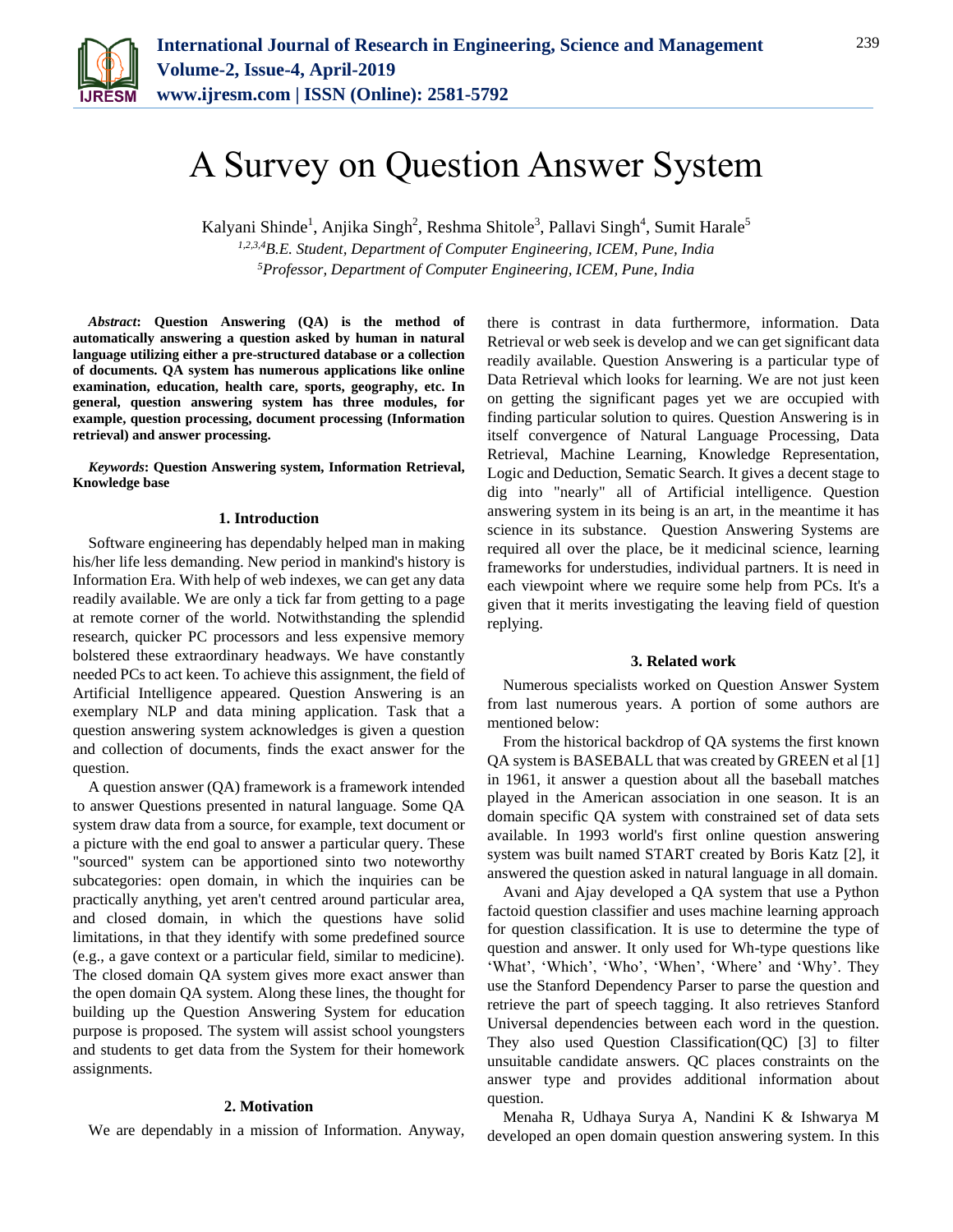

system they use web snippets for answer retrieval. Snippet are two line of statements containing the small hint of information. They use google search engine to extract the web pages and snippets from search engine after keyword extraction. After extraction of snippets, snippets contain the relevant answer. They used keyword matching algorithm to filter precise answer by matching exact keywords with snippet content [4].

Web based QA system consists of three modules: question analysis, web information retrieval, answer extraction was developed by Wenpeng Lu, Jinyong Cheng & Qingbo Yang [5]. In question classification, they classify questions based on their interrogative words. In keyword extraction, to extract accurate keywords they use syntax parsing module like Stanford Parser. For keyword expansion they use thesauruses like WordNet and HowNet. To retrieve web information, they used some part of the snippets to compose candidate collection. From the collection of candidate answers they compute similarity among questions and sentences and based on similarity ranks the candidate answer. From ranking sentence with highest similarity is selected as best answer.

Megha and Dr. Sharma developed a user-user centered evaluation model for question answering systems based on the user's perspective and to applying short domain question in Natural language for data query. They generated Domain Dictionary which have two parts, one is main schema and other is the character type data in the database [6]. They only focuses on character type data. They used segmentation tool named as IK Analyzer to segment words because it allows user to define their own dictionary.

## **4. Types of question answer system**

Distinctive sorts of QA frameworks which are dependent on systems techniques and the questions it handles [7].

## *A. QA system depend on web source*

Web is the best source supplier to get data with the wide spread utilization of web, where client get a tremendous information. Web based question answering frameworks is utilizing the web crawlers Like Google, Yahoo, Alto Vista and so on., to find ask for site page's that containing solutions to the inquiries. The dominant part of these Web based QA system works for open domain and some of them works for closed domain. The information that is accessible on web has the qualities of semi structure, heterogeneity and distributivity. The Web Based QA frameworks generally handles why-sort of questions, for example, "who is the first prime minister of india"? Or then again "Which of the following is not right". This QA system gives replies in different structures like content archives, Xml reports or Wikipedia.

## *B. QA system depend on IR/IE*

IR based QA frameworks are giving a set of top positioned documents as response to the client question. Information Extraction(IE) system is utilizing the characteristic of natural language processing(NLP) to parse the query or documents

returned by IR system, yielding the "importance of each word". Open domain QA systems give a brief response to a query, tended in natural language that isn't confined to a particular field. The knowledge base of a QA system is typically a substantial gathering of documents in natural language. Contingent upon the measure of the information included, numerous QA frameworks use IR modules in their design, in view of their strategies to process and store the data in a way that empowers a query over a lot of information to be recovered in a sensibly brief time. IR systems process and store huge amounts of unstructured information, so it can rapidly return the data that is applicable to a given demand. Information is contribution to the IR system through the document idea.

A document will be returned, by the IR system, as a match to a question to the system. The returned documents are ordered by a scoring method that endeavors to decide the significance of the document to the query. In a QA framework, the IR segment is commonly used to filter through the documents that have nothing to do with the query, holding just the documents that are related, for further preparing [7].

## *C. QA system depend on restricted domain*

This sort of Question answering system required a semantic back up to comprehend the natural language text so as to answer the queries precisely. An effective technique for enhancing the exactness of QA system was achieved by confining the domain of questions and the size of knowledge base which brought about the advancement in restricted domain question answering system (RDQA). These systems have unique characteristic like "System must be Accurate" and "Reducing the level of Redundancy". RDQA beats the issues find in open domain by accomplishing better accuracy.

#### *D. QA system depend on rule based*

The rule based QA system is an extension for IR based QA system. Rule Based QA doesn't utilize profound language understanding or explicit advanced methods. A wide inclusion of NLP procedures are utilized so as to accomplish precision of the answers received.

Rule a based QA system produces heuristic rules with the assistance of lexical and semantic highlights in the questions. For each kind of questions it produces rules for the questions, for example, who, when, what, where and Why type questions. Example, "Who" questions produces rules which contains Names that are for the most part Nouns of people or things, for example, Who is the president of India?. These Rule Based QA systems initially build up parse documentations and produce preparing cases and experiments through the semantic model. This system comprises of some basic modules like IR module and Answer identifier or Ranker Module.

#### **5. Classification of questions**

The different kinds of questions are asked in Question Answering systems which straightforwardly affect the answers. We compose kinds of questions into various classifications. The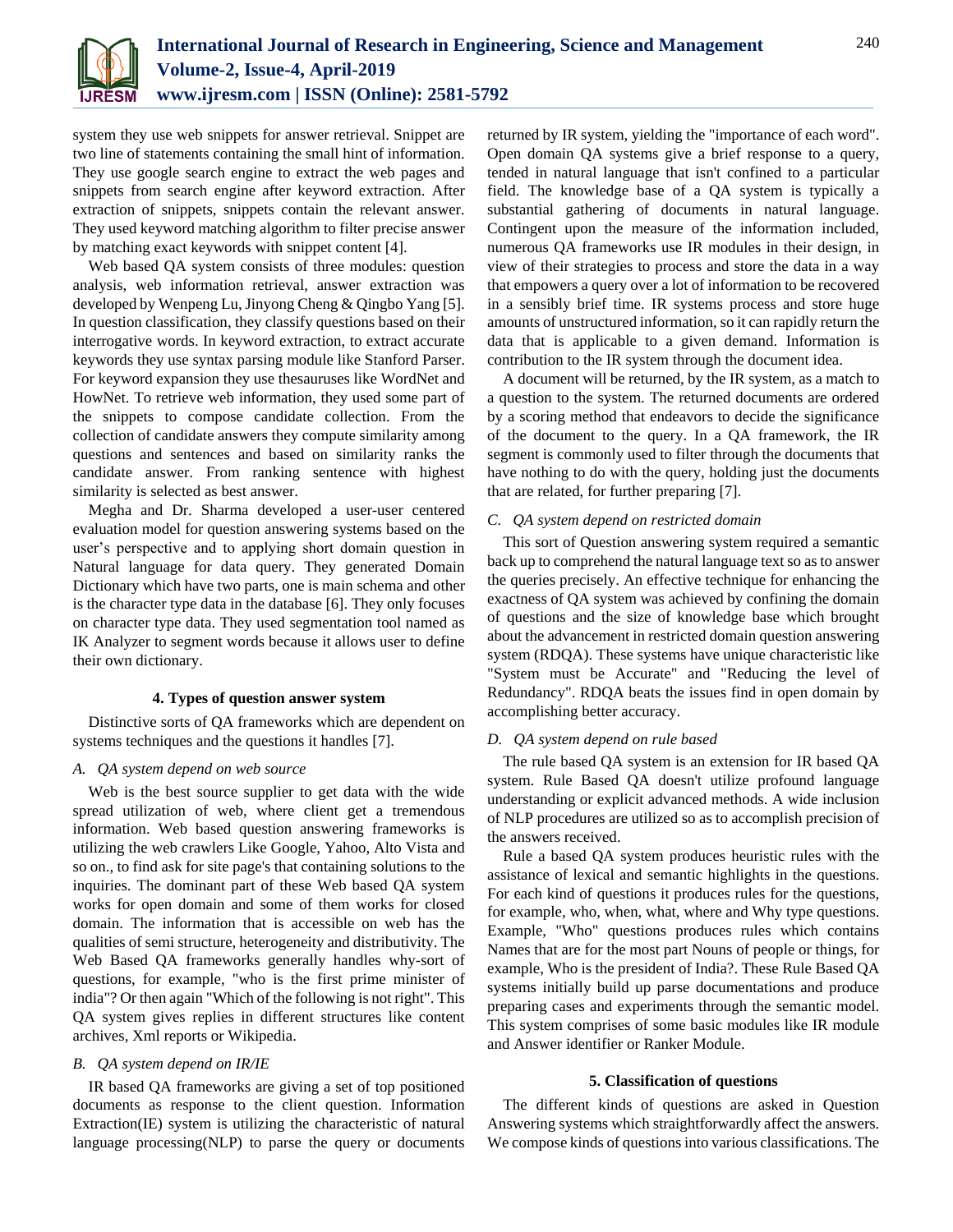

classification of question types are (1) Factoid type questions, (2) List type questions, (3) Causal Questions, (4) Confirmation Questions, (5) Hypothetical Questions, (6) Complex questions [7].

## *A. Factoid type questions*

The factoid type questions normally start with wh-word. These questions are easy to answer and reality based that require answers in a solitary sentence or short expression. For example, the factoid type question "What is the capital of Maharashtra?" requests a city name and it is simple to answer this sort of factoid question and reduce the search space for conceivable answers. The answer types for factoid type questions are for the most part named elements. Factoid type questions gives an acceptable execution in answering. For the most part factoid type questions are vast store of questions. Factoid type questions needn't bother with complex natural language processing to find solutions. Factoid type questions can be answered by short expressions, for example, associations, people, dates and areas.

## *B. List type questions*

The list type questions require a list of actualities or elements as answers for example List names of movies released in 2018. For the list type questions, the answer types are named entities. Henceforth, the answers of list questions can give great precision. Question Answering systems don't need vast natural language processing to receive answers of list type questions. The strategies which are used in factoid type questions can function admirably for list type questions. One of the issue asked in list type question is settling the value for the entity or the number.

## *C. Causal Questions*

The answers of causal questions are not named entities as factoid type questions. Causal questions require answers descriptions around an entity. Causal questions are asked by clients the individuals who want answers as reasons, clarifications, elaborations and so on identified with specific items or occasions. Example, Why don't atoms weigh anything?. Causal questions have illustrative answers which can extend from sentences to paragraphs to an entire report.

## *D. Confirmation Questions*

Confirmation questions require answers as yes or no. For example, the confirmation type question "Is Earth revolves around a sun?", requests the answer yes or no. To answer confirmation questions world information, derivation system and sound judgment thinking is important. The hindrances of confirmation questions asked in QA systems are they require a larger amount of information picking up and retrieval procedures which are under the advancement stage. Aside from the above confirmation type questions, there can be conclusion questions which require subjective data around an occasion or substance. QA systems utilize social web and opinion mining

strategies to find solutions to the opinion type questions. The benefits of opinion type questions are opinionated information sources contain general opinions which can help the clients in making judgment about the items. The disadvantage of opinion type questions are identification of spam or phony information in systems which causes issue in genuinely opinion mining of the content.

## *E. Hypothetical questions*

Hypothetical questions ask for data related to any hypothetical occasion and no particular answers of these questions. Hypothetical questions mostly begin with 'what might happen if'. The unwavering quality and precision of these questions are low and relies on clients and context. The normal answer type is spread for hypothetical type question. Therefore, the exactness of hypothetical question answering is low.

## *F. Complex Questions*

Complex questions are progressively hard to answer and whose answers are comprises of list of "pieces". Complex question, for example, "What are the reasons of Global Warming?" regularly require inducing and blending data from various documents to find numerous chunks as solutions. Complex methods are expected to answer complex questions. Complex question requires various, distinctive types of data and making answer is troublesome. The complex question comprises of various questions and each question look for answer from different documents.

## **6. Framework of question answer system**

A question answer system consists of three Phases. The three main phases are [8],

## *A. Query processing module*

It accepts single questions as an input to the QA system. The objective of this module is to distinguish the question keywords and supposed set of answer documents.

## *B. Document processing module*

After distinguishing the question keywords, the appropriate answer candidates are retrieved from the gathered document for answer matching. The collected document which has total keyword match with the question keyword are chosen for answer extraction.

## *C. Answer processing module*

Answer matching has two sub-modules as, Scoring and Ranking and Answer extraction. In Scoring and Ranking of the candidates answer selection of the suitable answer is done by coordinating window sizes candidate answer which has the highest score is chosen as the best answer and the result of best suitable answer is processed for answer extraction.